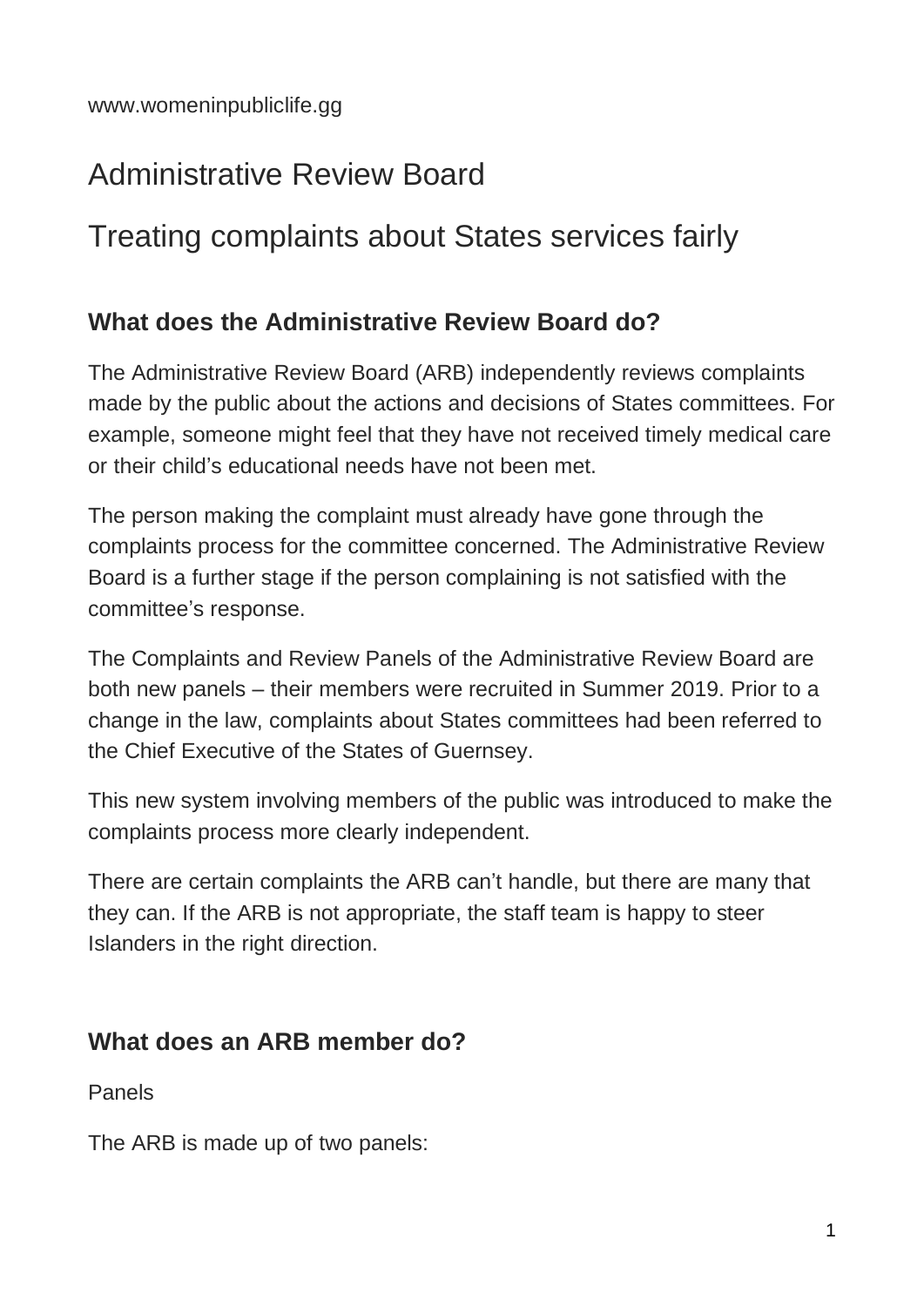**The Complaints Panel** – the evidence for each complaint is examined by four members of this panel to decide whether it meets the criteria to go forward to a Review Board for a public hearing.

**The Review Panel** – if a case is approved by the Complaints Panel, a member of this panel is selected to be the independent member on a fourperson Review Board. The Review Board holds a public hearing to decide whether to uphold the person's complaint against a States Committee.

There are up to ten members of both the Complaints Panel and the Review Panel. All are members of the public, representing their island. Generally, the same ten people are members of both panels at the same time but you can opt to be a member of just one of them.

#### **Responsibilities**

As a member of the ARB, you will be:

- Analysing documents and examining evidence carefully and impartially
- Listening to, and questioning, both parties in the case
- Working as a team to make a decision
- Reviewing a written summary of your conclusions

### **How do you get appointed?**

#### Recruitment process

Members of the Complaints and Review Panels have only just been recruited but in the future, the Administrative Review Board will advertise for new members to replace people who have stood down.

To apply, you will be asked to read some background information and submit your CV and a covering letter.

If you are shortlisted, you will be interviewed at Frossard House by the President of Policy and Resources, the States Chief Executive and the Principal Officer for the ARB.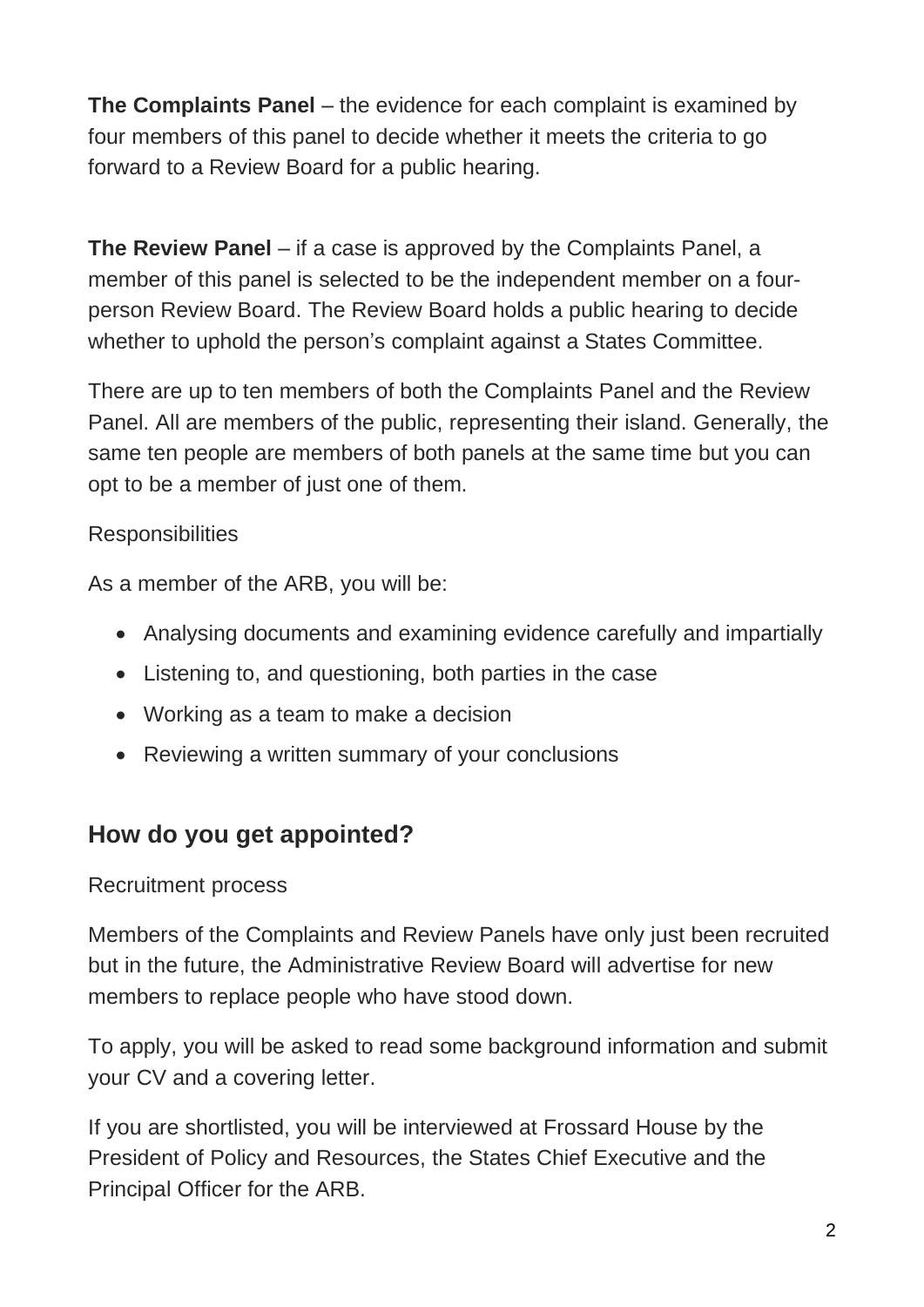If successful, your name will be agreed by the Policy and Resources Committee and submitted to the States Assembly for approval.

### **What skills do you need?**

**Skills** 

No specific qualifications are needed. The Complaints and Review Panels of the Administrative Review Board are making decisions on behalf of the people of Guernsey and therefore a diversity of experience and skills is important.

The following would be beneficial:

- experience of complaints handling
- experience on other tribunals
- general legal experience
- involvement with States policies and services
- business experience

As with all tribunals, you will need to enjoy studying and interpreting complex information, in both written and verbal form, to pinpoint the key facts of the case.

You will need excellent communication and interpersonal skills as you will be asking questions of, and listening to, a wide variety of people.

You will need to make balanced, open-minded, unbiased decisions, taking into account relevant legislation and previous tribunal decisions.

You will be working as part of a team but you will need to make up your own mind and be able to persuade and challenge others without being confrontational.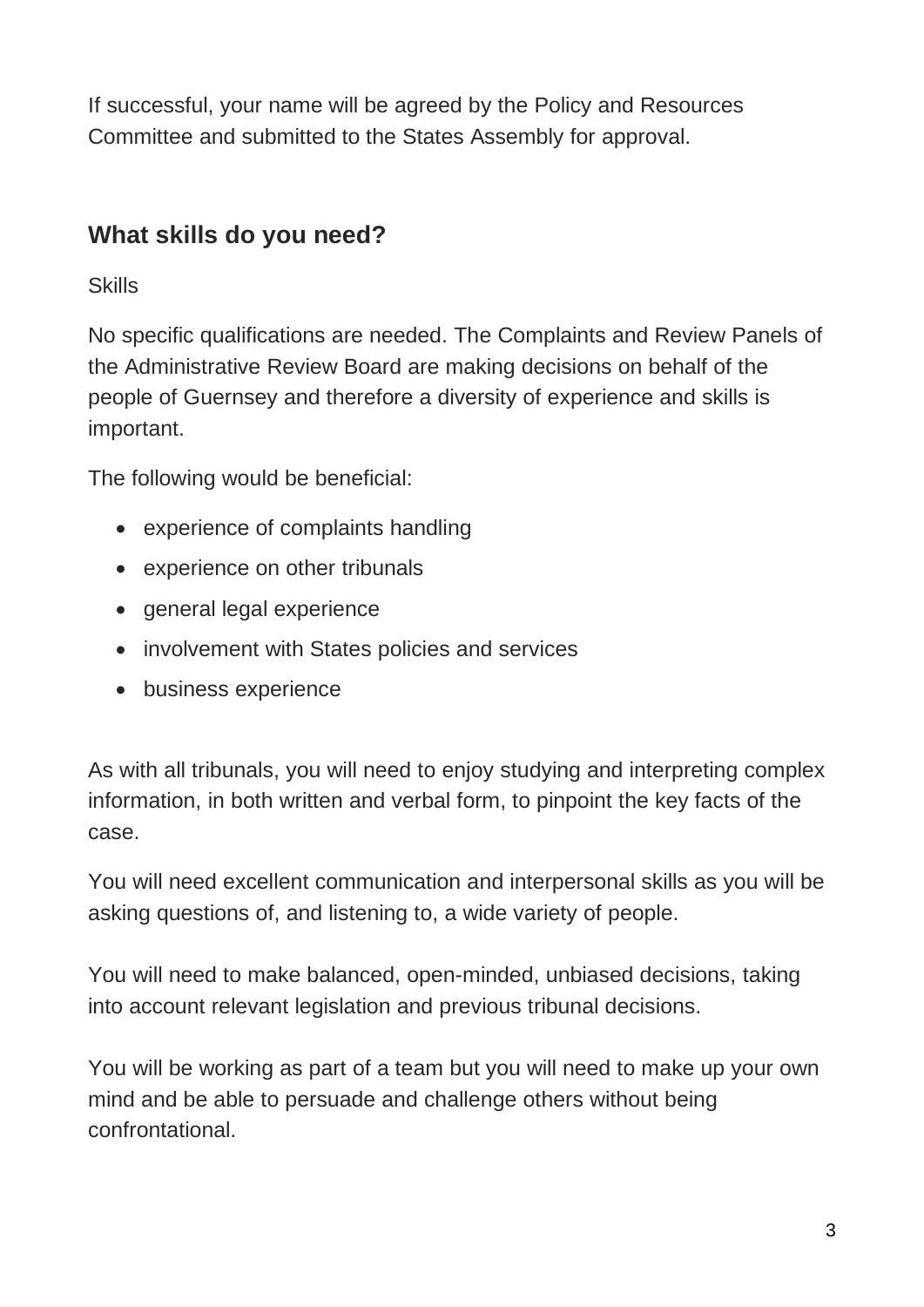## **What support or training is there?**

#### **Training**

You will receive two full days of training, a few weeks apart. The training will be on a weekday chosen to suit the availability of those taking part.

The training will cover the skills needed by all tribunal members generally, plus specific training relating to the function of the Administrative Review Board. It will include practice cases.

#### **Support**

The ARB process is managed by a Principal States Officer and her deputy. The officers help members of the public to make a complaint and States officers to respond. They also support the members of the Panels to perform their roles.

The officers organise the schedule, prepare the paperwork and are available to offer guidance if you have questions.

You will also be supported by the Chair of your Panel, the Deputy Chair and the other members, especially those who already have tribunal experience.

### **What's the time commitment?**

#### Reviews

Each Complaints Panel member is likely to be asked to sit on three or four cases a year, on average. This is approximate as there can be periods when several complaints arise at once and other periods where there are none.

Cases vary in complexity. The time commitment per case is between twenty and forty hours. This includes all preparation and meeting time.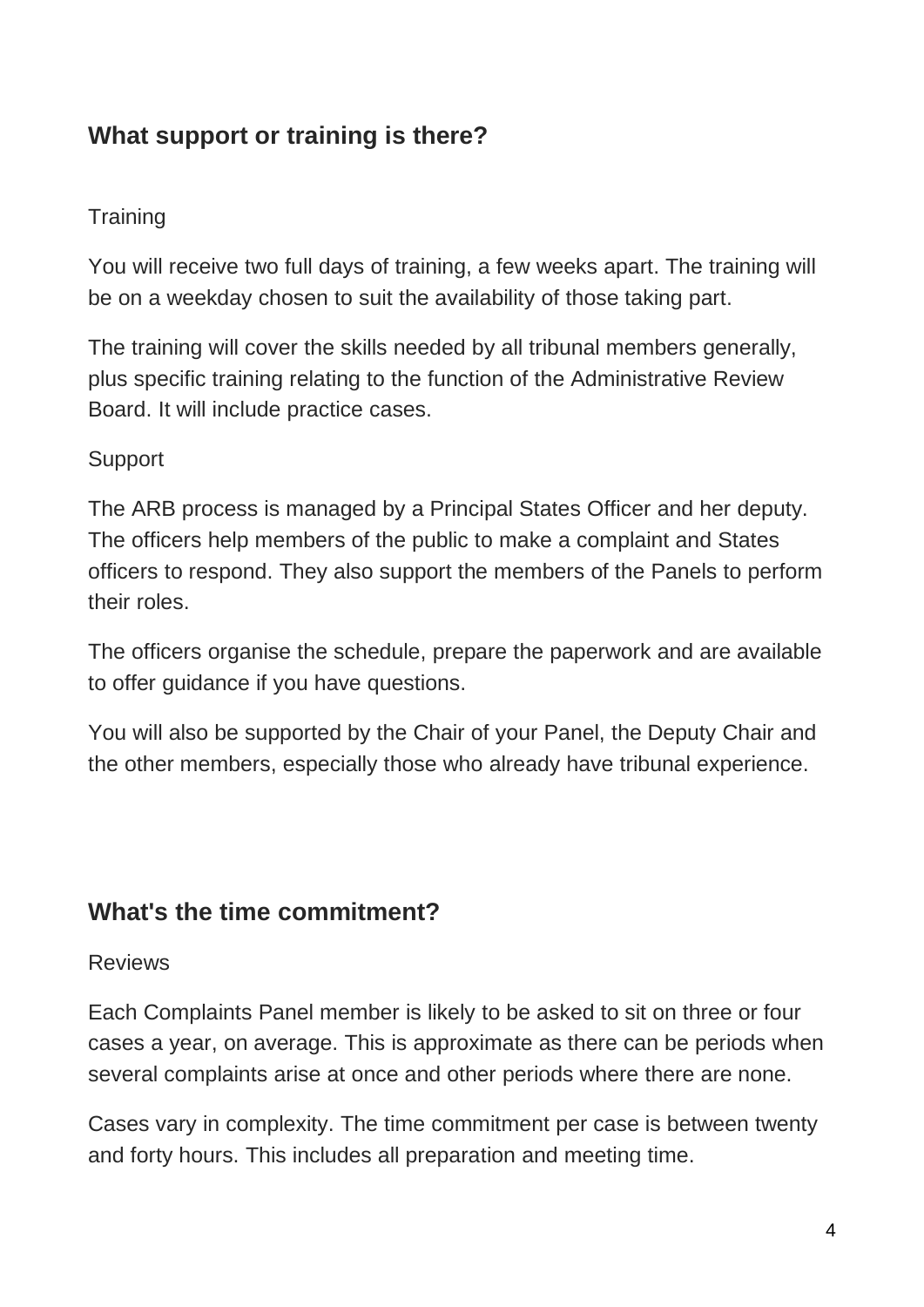Meetings are held at Les Cotils, Frossard House or at the headquarters of the States committee.

**Hearings** 

If you are part of the Review Panel and are asked to be the independent member on a Tribunal for a public hearing this will take a morning, plus between four and eight hours of preparation.

Only one member of the ten person Review Panel is needed for each hearing so you are only likely to be called on every few years.

Review meetings and hearings are held on a weekday convenient to the participants, usually at Les Cotils.

## **Do you get paid?**

Remuneration

You may claim £76 per half day.

Reasonable expenses, including travel from other islands in the Bailiwick, will be paid.

### **Rewards and downsides**

#### Rewards

You will ensure that States committees are accountable to the public they serve and you will be helping islanders to feel heard and reassured that mistakes will not happen again.

You will also be making sure that the island runs smoothly by helping prevent the work of States committees being disrupted by complaints about matters that are not legitimately within their control.